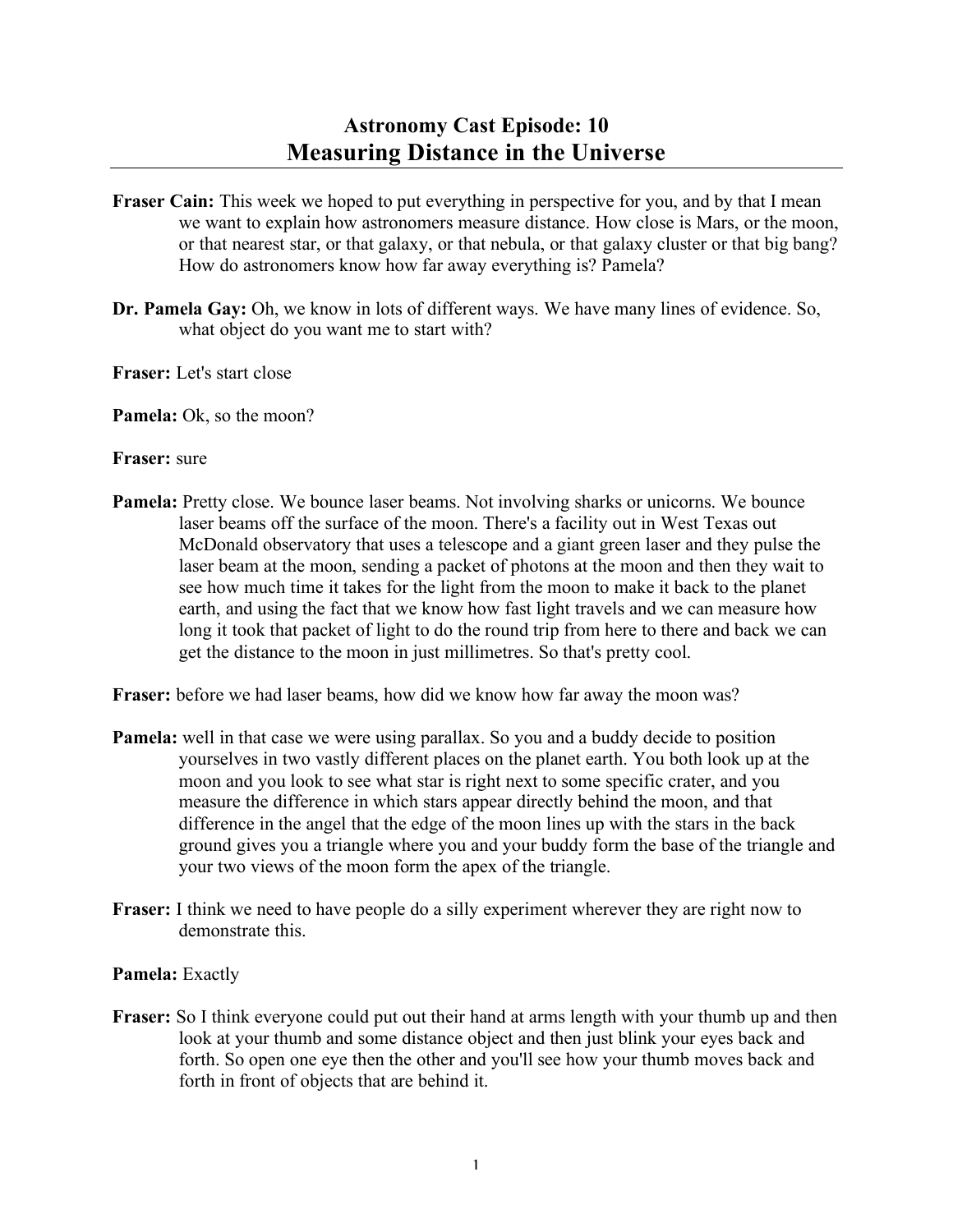- **Pamela:** In this case your two eyes are you and your friend, the thumb is the moon and whatever background objects that you're looking at are the stars off in the distance. So if you know the distance between you and your buddy you measure the angle that forms the apex of the triangle and use a little bit of trigonometry and you can find the distance to the moon.
- **Fraser:** I think people are going to want us to go into the trigonometry. Just kidding. You all remember from high school and your sine and your cosine, and if you still remember that you can probably make those calculations yourself. I guess the difficulty comes in the precision of the distance, right? The measurements.
- **Pamela:** you have to know very precisely how far apart you and your friend are. And then you need to make very careful measurements of the distance to the stars on the background between some specific point you're both looking at. Making really precise measurements is difficult on the planet earth because you have this atmosphere that's constantly jiggling things around. The moon's big enough that you can get a significant difference in two people spread out across the planet and what it lines up with. It's an easy measurement to make, it was made a long time ago. Trying to do the exact same thing with other objects, though, becomes much more difficult. We actually use this exact same technique to measure the distance to nearby stars and to other planets.

In fact, a very special type of parallax was used to try and measure the distance from us to Venus and the sun using a transit of the planet Venus. So in theory if I'm here and I have a friend go down to the Southern Hemisphere and we both look at a planet moving across the surface of the sun like mercury did a few days ago I'll see it cut across the sun in one place and my friend will see it cut across the sun in a very slightly different place and these differences are caused by how our line of sight passes through mercury and up against the sun the same way your thumb lines up differently with different objects in the background. So this triangle allows us to get a feel for what the scale distances between us, the planet and the sun are, all at once, just using the distance of me to my friend.

- **Fraser:** So how far does this scale go? Obviously you can use it to find the planets in the solar system, but what about stars?
- **Pamela:** Well, with stars, I can't just send a buddy to somewhere else on the planet. I actually have to move a larger distance. Luckily, the earth does this for me. If I take a measurement in June from where I'm located of a nearby star using background quasars as my reference points, so I very carefully measure the distance form star A versus twelve different nearby quasars, then I wait six months. Now, in that time the planet has gone a hundred and eighty degrees around the sun, so my baseline is the diameter of the earth's orbit. I can now, again, look up at star A and measure it's position relative to a bunch of background quasars, which are really distant, and won't appear to have moved at all with the earth. And I can see slight changes in how much that star has appeared to be separated away from these background objects.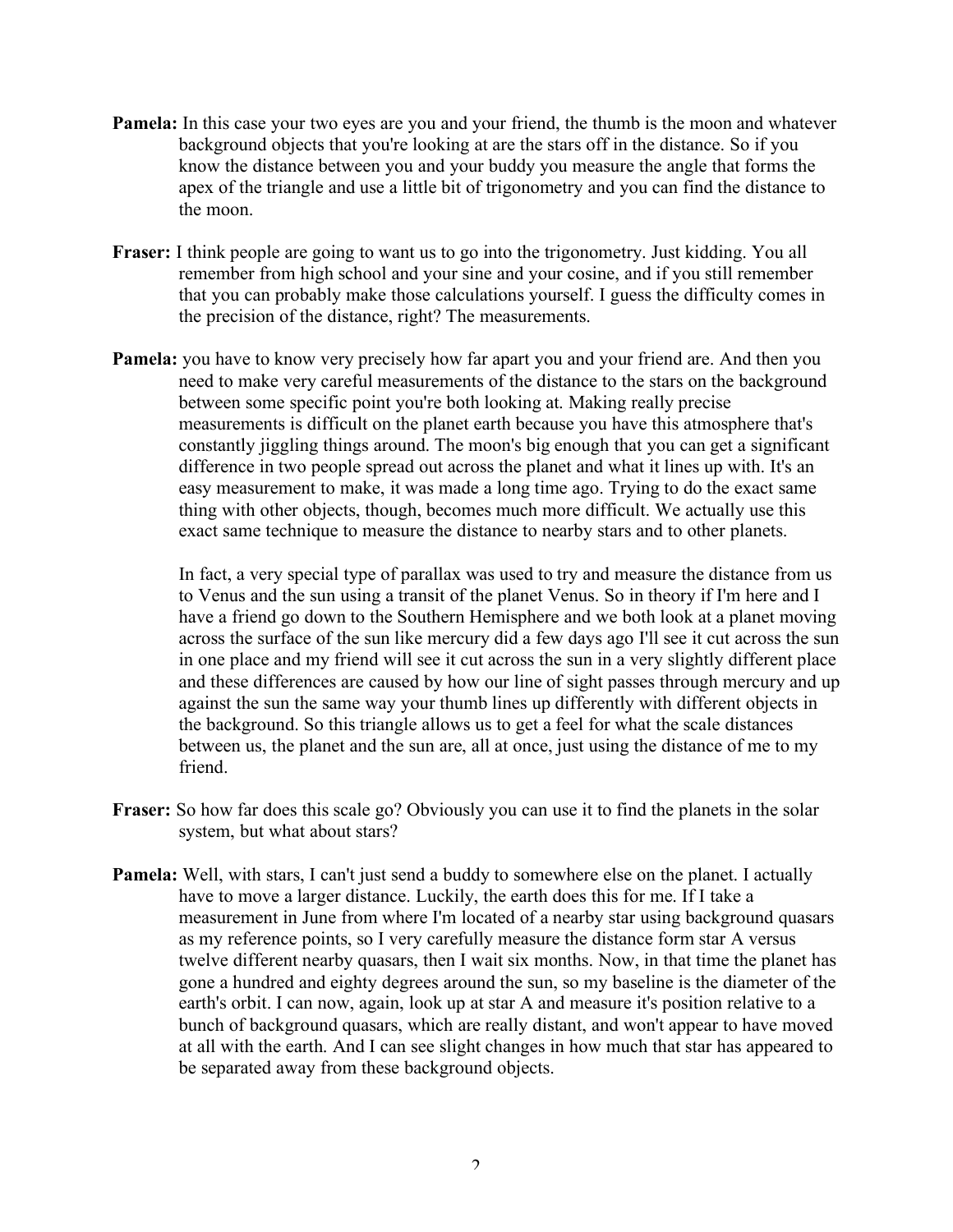Now, these are very slight changes. An object that's 3.26 light years away will move about the distance of the width of a piece of hair held at arm's length. That's one arc second. So we're talking really slight, tiny changes. But these are changes that we can measure and if you get outside of the earth's atmosphere, you can actually measure the more precise changes. A satellite called Hipparcos measured the slight motions of stars and it had an accuracy of about 1 milli-arcsecond, which means that under ideal circumstances, it could measure the distances to objects little over three thousand light years away. There are errors, things crop up, so this level of precision wasn't consistently there for objects a little over three thousand light years away and you had to do lots of statistical stuff with star clusters. But it still allowed us to see out to a significant distance. And to calibrate the positions to all sorts of nearby objects.

- **Fraser:** so we've got the first step of our measuring ladder, which is this parallax method with laser beams for the, and then our parallax method, so let's say we want to go further out into space. What do we use next?
- **Pamela:** Well, here we use what are called pulsating variable stars. Back around 1908 a woman by the name of Henrietta lavette was looking at stars in a pair of nearby galaxies, the large and small Magellanic clouds, which you can see from the southern hemisphere, and for the most part all the stars in these two nearby galaxies can be considered to be the same distance. It's sort of like if you're looking way across the football field and there's two people standing side by side. There is a slight difference between you and the person on the left and right, but for all intents and purposes both those people are the exact same distance away from you.

So when we look at these two nearby galaxies, we can more or less assume all the stars are the same distance. Now, this is important because objects appear fainter the further away they are. I can look at two objects and have them appear to be the same brightness, but if one of them is significantly more luminous and more distance, it will appear the same as a nearby faint object.

- **Fraser:** And stars can be dramatically different in brightness.
- **Pamela:** Thousands of time different one to the other. So Henrietta lavette was looking at these nearby galaxies where all the stars are the same distance, so any difference in apparent brightness was a difference in actual luminosity and while she was looking at these stars she noticed that this particular type of star, called a Cepheid variable star, ones that appeared to change in brightness to variant brightness, ones that appeared to vary in brightness over short periods of time had lower brightness than stars that took longer to vary in brightness.
- **Fraser:** how was she able to confirm that? How did she know that the ones that were going quickly were less brighter?
- **Pamela:** So, you're assuming that everything's at the same distance, so if one star has an average brightness that's fainter than another star's average brightness, since they're at the same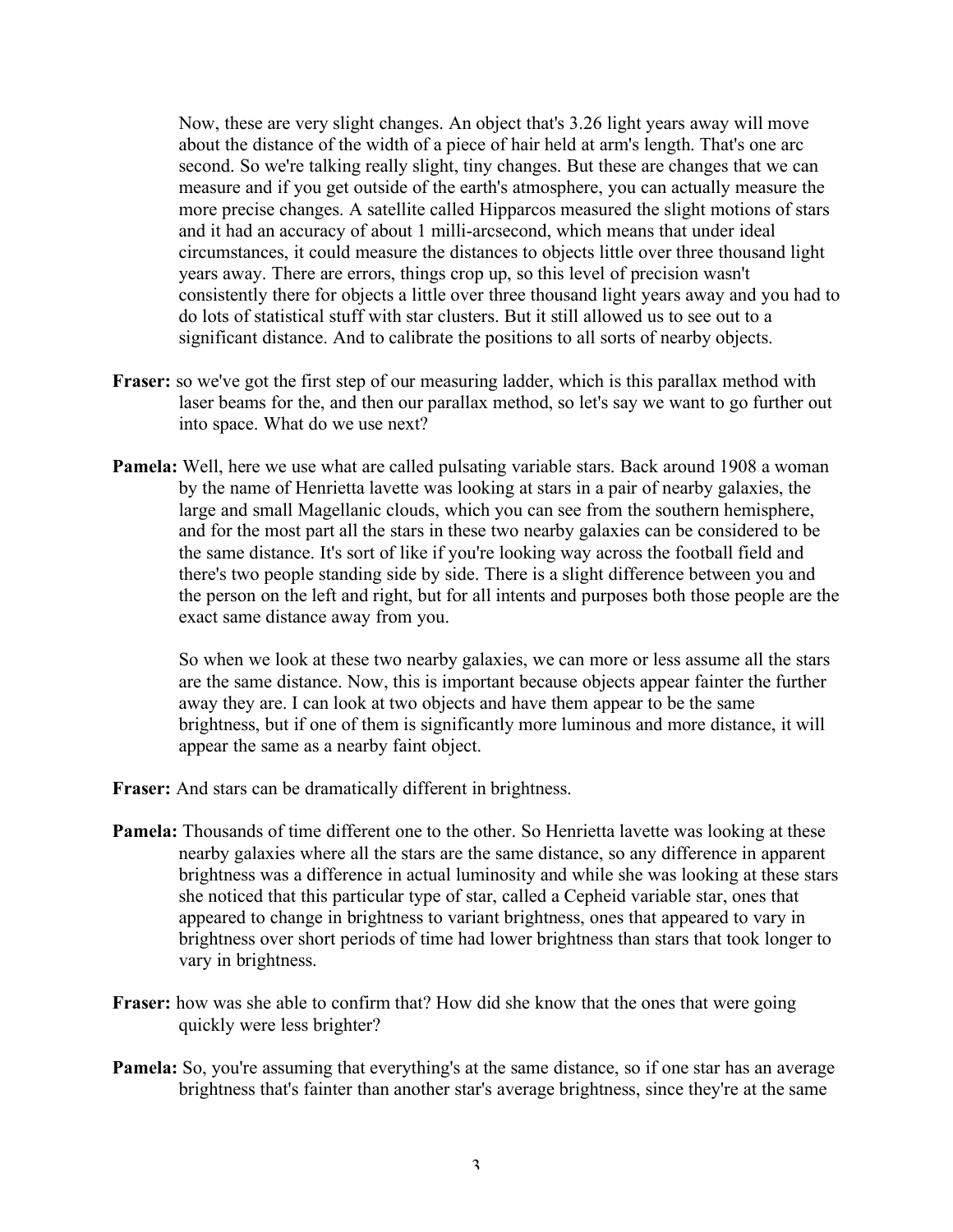distance the star that appears less bright is also going to be less luminous. It's like if someone walks away from you holding a twenty watt light bulb and a hundred watt light bulb, the further away they walk from you, the twenty watt light bulb is still going to appear less bright. So she had a whole bunch of different images of these galaxies taken over long periods of time, and she was able to document the changes in brightness about some average value. The ones that changed in brightness over a shorter period of time had a lower average brightness and thus a lower actual luminosity than ones that varied over a longer period of time and had a larger apparent brightness.

- **Fraser:** So she was able to build a scale of these different stars and how bright they were to each other, but it was all kind of relative. She didn't know what absolute terms how far away things were.
- **Pamela:** there were no absolute terms, and trying to figure out the absolute luminosity of a Cepheid has actually been kind of painful, because there aren't any that are nearby, so when we try to measure the distance to one of these things, we're using all sorts of crazy statistics, and there's lot of errors. But it's as good as we can get from the next step, so based on statistical, careful study of parallaxes to the nearest by still not quite as near as we might like, Cepheids we've built up what we use as the next rung in the distance ladder.
- **Fraser:** So, who close are the nearest Cepheid Variables?
- **Pamela:** There in the thousand kilaparsecs. So, you're right on the very edge of what Hipparcos is able to do. It's sort of like if you're just barely able to read the words on something because it's too far away, and someone's trying to get you to read a quote, very precisely and you're sort of guessing at what a few of the words are. You can mostly get it, but there's some errors.
- **Fraser:** Essentially, that connects the two distances together, so you've got the parallax for the stuff that's close by and then you've got that kind of connection between that and the Cepheid variables. How far out can you go with the Cepheid Variables?
- **Pamela:** Now that's the cool part. These things, while they don't tend to be nearby, they are very luminous. So we can see them to huge distances and the most distant ones that I know of have been found in the galaxies m100 and ngc4639 which are terribly named but very pretty spiral galaxies. M100 is fifty six million light years away and ngc4639 is seventy eight million light years away. So now we're starting to see the huge distances, large enough that these galaxies aren't gravitationally interacting with our own, so we can actually get to see how the universe is expanding and measure the relationship between some things recession rate and its distance using Cepheid Variable Stars.

**Fraser:** So how do we go further?

**Pamela:** the next thing that we look for is a new standard candle. We need a new object that we know how much light it gives off, it's luminosity. The next brightest thing that we've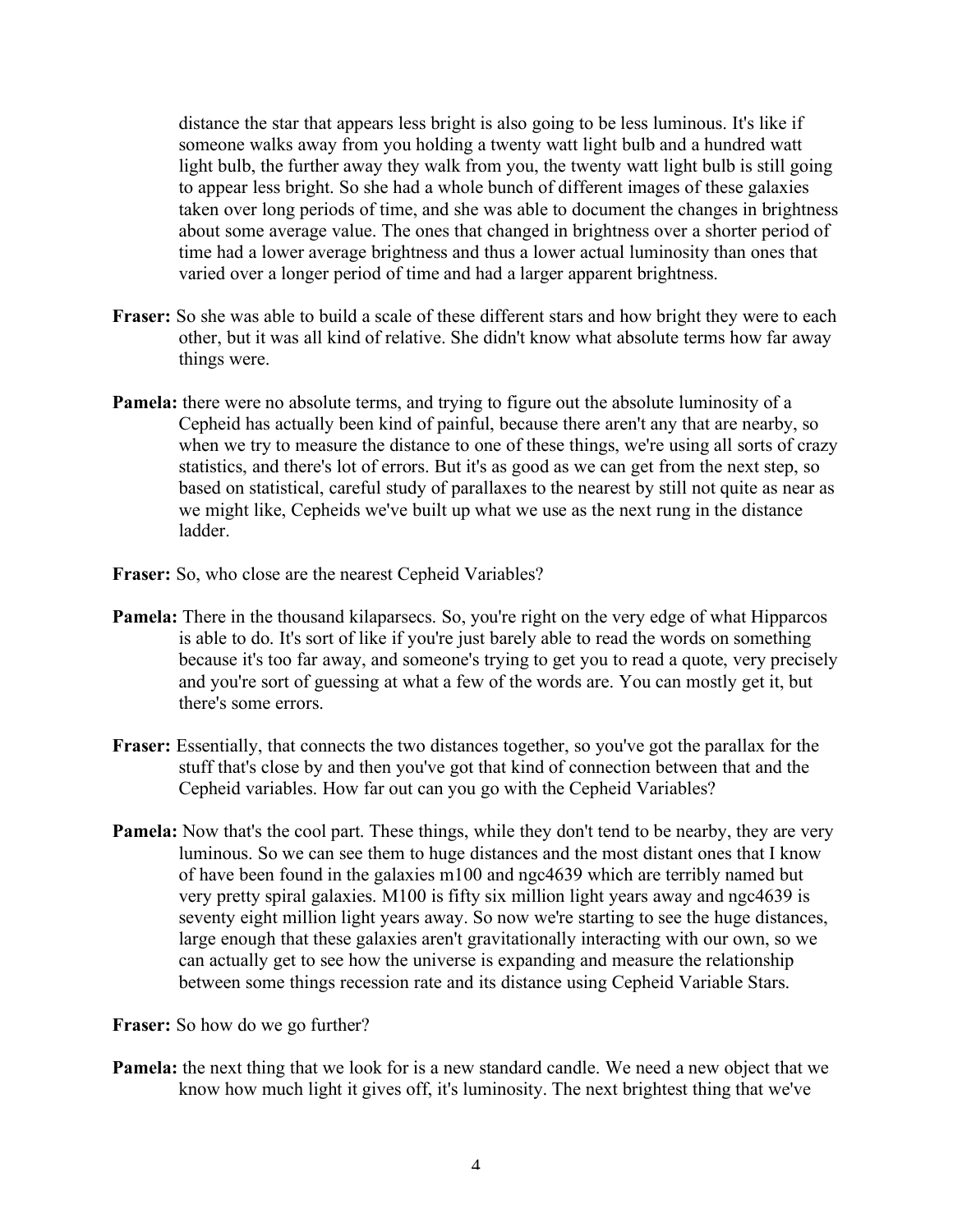been able to find luckily has occurred nearby, and that's a type 1a supernova. Now, type 1a supernovae have occurred in galaxies where we've seen Cepheid variable stars, and these particular supernovas are created when a white dwarf is right next to some other type of star, and is sucking material gravitationally off of that other star. The material that it's pulling off bubbles up and over time there gets to be enough of it that the weight of it triggers thermonuclear reactions. You get carbon fusion occurring.

- **Fraser:** you don't have to go too far into this because we'll save a whole show just for supernovae.
- **Pamela:** Ok, so the basic gist of it, you dumb a lot of stuff onto a white dwarf, and it decides it doesn't want to be a white dwarf anymore, and it explodes.
- **Fraser:** But there's a specific amount. There's only so much material a white dwarf can consume before it blows, every time.
- **Pamela:** You're consistently blowing up the exact same amount of fuel. If you blow up the same amount of stuff, you get the same size explosion, which produces the same amount of light in the same way. So we look for these explosions to be occurring all over the universe, and we use these explosions to say, "that galaxy is eight billion light years away, that one is four billion light years away," and so we're able to build up a map of where galaxies are using super novae, and this, again, allows us to say, "ok, I now know how fast that's moving away from me, where it's located" and you can again start to get direct measurements of how our universe is expanding.

**Fraser:** and how far out can we go with this?

**Pamela:** well, so far we've only gotten about ten billion light years, but you know, that's a good way back to the beginning of our thirteen point seven billion old universe.

**Fraser:** so how do we know all the way back to the thirteen point seven?

**Pamela:** so there we start hoping that our understanding of how the universe is expanding is correct. At a certain point you have to look at something and say, "well, I know it's recessional velocity," and assuming that we correctly understand the universes expansion, I extrapolate outwards and can get it's distances. There are people working to develop techniques that can probe all the way back by looking for gamma ray bursts. Supernovae are bright, but they're not the brightest thing out there.

Right now gamma ray bursts are the brightest thing we know about. For a brief moment they give up enormous amounts of light, more than a galaxy. And all that light has a chance to reach us and still be bright enough that we can detect it with a telescope. With a supernova at the very edge of the universe may not be bright enough that we can detect it with the telescopes, like my eyeballs can't detect lightning bug on the moon, but the telescope can.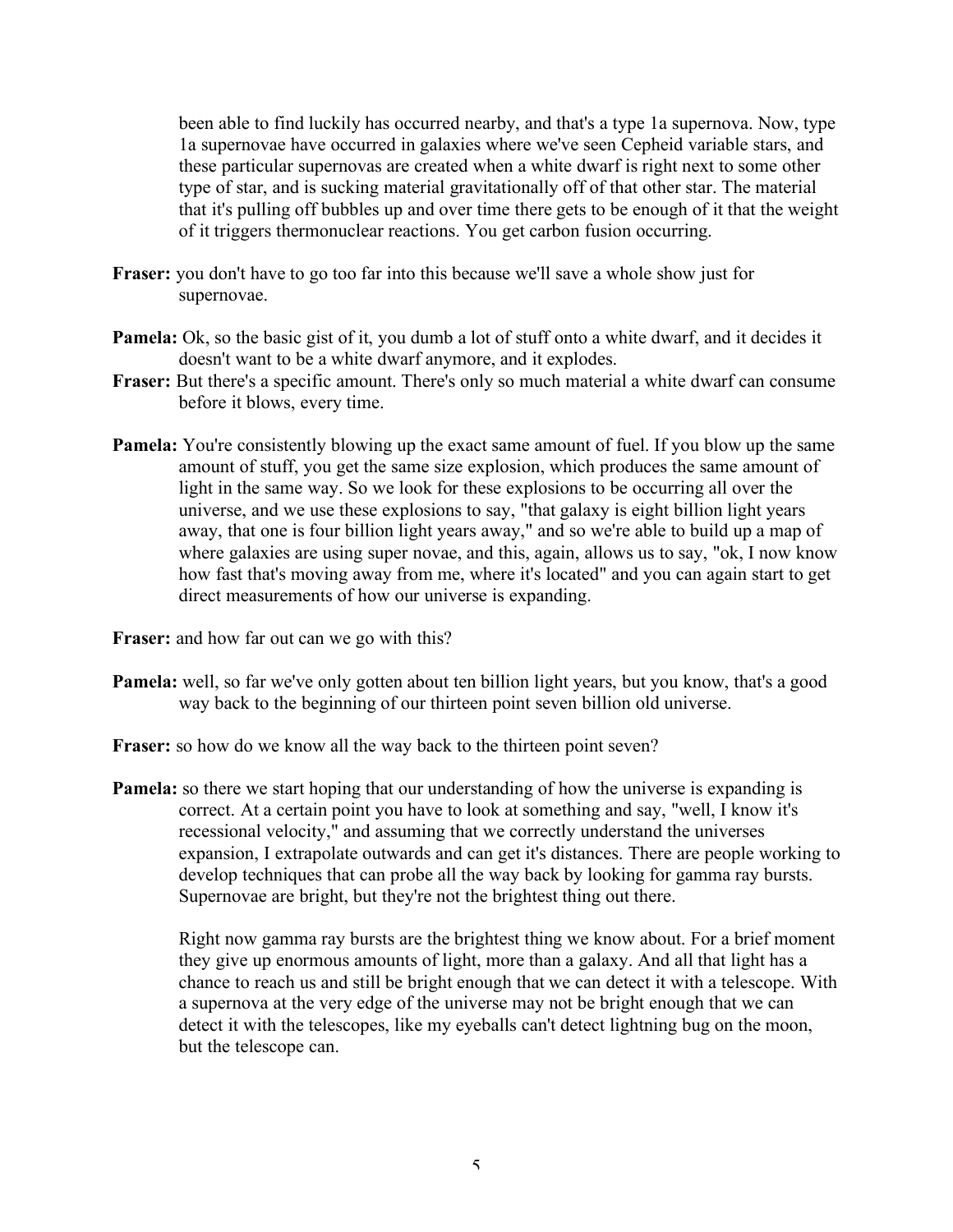Our telescopes can't deal with supernovas that are at the very edge of the universe, but gamma ray bursts are brighter, so we can see them at the very edge, but we're not completely sure how to relate the observable properties of a gamma ray burst to the actual luminosity of a gamma ray burst. There's some good people working on this, Brad Schafer down at Louisiana State University is working on this.

- **Fraser:** so they might think that gamma ray bursts are standard candles, but they're still not entirely sure.
- **Pamela:** We know there's some sort of standard, but we don't' know exactly how to calibrate it. It's in calibrating them, in understanding that if we see this it's this luminosity, if we see that it's that luminosity, it's getting all those pieces right that we're still working on figuring out.
- **Fraser:** There's been some recent stories about people looking in Hubble deep field imagery with a circle around this little haze of light and saying that is the most distant galaxy we've ever seen. How do they know that that's the most distant galaxy?
- **Pamela:** when we do that, we're using red shifts. Here the whole idea is, if everything is expanding like a loaf of raisin bread the amount of dough between me and the nearest raisin might increase one inch per hour, so if there's one inch of dough between me and the nearest raisin, in one hour there's two inches of dough between me and the nearest raisin. Now, if instead, I look at another raisin that starts out four inches away from me and the dough is growing at one inch per hour, that four inches is going to turn into eight inches, to the rate at which I see that other raisin moving away from me, it's moving away at four inches per hour, whereas the nearby one is only moving away at one inch per hour.

This translates into when I look at nearby galaxies. I see them moving away from me at fairly low velocities, because there's not a lot of stuff between me and them that is increasing, where as if I look at a really distant galaxy I see them flying away at huge velocities, because there's a lot more stuff between me and them that's expanding. So when we look at these little fuzzy blobs at the edge of the universe, we measure how fast them appear to be moving away from us and extrapolate out using the measurements that we've made using supernovae, using Cepheids, and say, "OK, I believe the universe has an expansion constant  $h_0$  of 70km per second per mega parsec, every mega parsec of space is expanding at 70km per second right now. We can use that and a whole lot of math and extrapolate backwards and I use this to determine where other things are.

- **Fraser:** So these red shifts can be overlaid with your supernova calculations, so you can get a sense, if you're able to detect the red shifts, you have a pretty good idea of how far away something is.
- **Pamela:** yeah, and it's just a matter of having used all these other techniques to measure how the expansion rate is changing with time. It's unfortunately not a constant thing.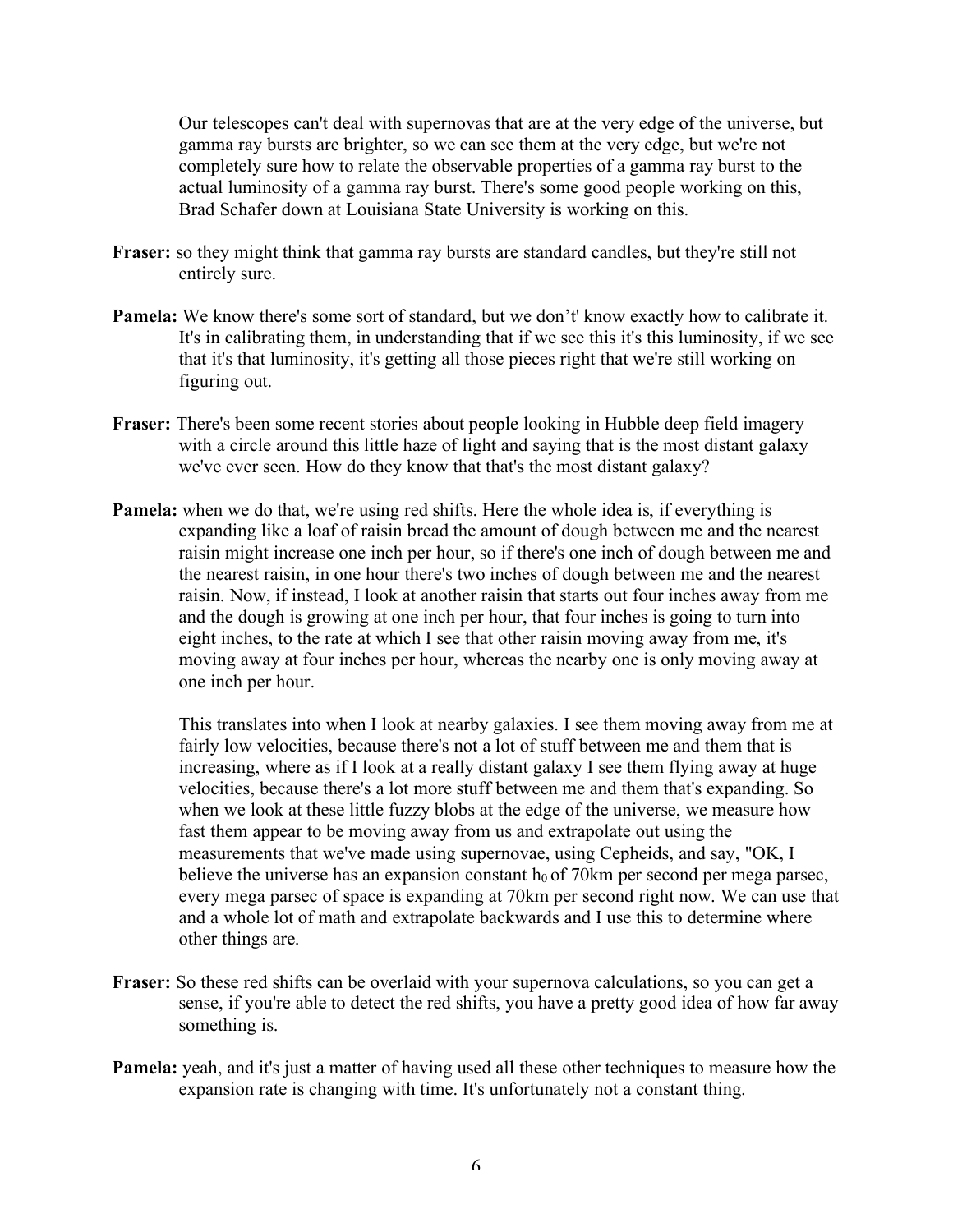- **Fraser:** right, I can feel you being a little slippery there and I think that's because the expansion rate of the universe is changing, right?
- **Pamela:** Right, and that's why we can't use it alone. That's why we have to constantly double check how it's changing with time. We know what it's doing now and we just need to figure out very precisely what it's doing at the beginning moments, at the middle moments and at the current moment.
- **Fraser:** and once again I think that's a conversation for another show where we talk about dark energy. But that one's coming too, pretty soon I think. So now you've got the major tools that astronomers use, what are some other cool tricks they can use to find out the distance of something?
- **Pamela:** Well, not every galaxy is kind enough to provide us with a type 1a supernova, so that we can tell exactly where it's located, but some of them do neat things like rotate in a way we can measure. Spiral galaxies have this really neat feature that the rate at which they rotate is directly related to how bright they are, so if I can measure the rotational velocity of a galaxy and I multiply that to the fourth power, so it's velocity times velocity times velocity times velocity. And then multiply it by some magical constant that people have calibrated using techniques like Cepheids and type 1a supernovae and stuff I can get at the actual luminosity of a galaxy.

So I look around the sky, I find an edge on spiral galaxy, because you have to be able to see exactly how it's rotating, and it needs to be edge on to measure that, and I can go, "ah ha! I know where you are." Now, this doesn't work if you're looking at a face on galaxy. If I can see all the pretty little details in the ring, I can't use this method.

- **Fraser:** so you're essentially measuring the velocity difference of the stars coming towards you on one side of the spiral and stars going away from you on the other side of the spiral, right?
- **Pamela:** Yeah, and the way this works is that it actually broadens the spectral lines, so that the light that's coming towards me appears to be more blue than it actually is, and the light coming off of things moving away from me actually appears to be more red than it actually is. Over the entire disk of the galaxy I'm going to get this distribution of objects moving at different rates towards and away from me and it broadens out the color that I actually see related to one specific type of a transition.
- **Fraser:** now we need to have galaxies that are as edge on as possible to be able to see those differences in velocity.
- **Pamela:** and they have to be spiral, so this only works for a very small subset of spiral galaxies that are edge on.

**Fraser:** ok, what else?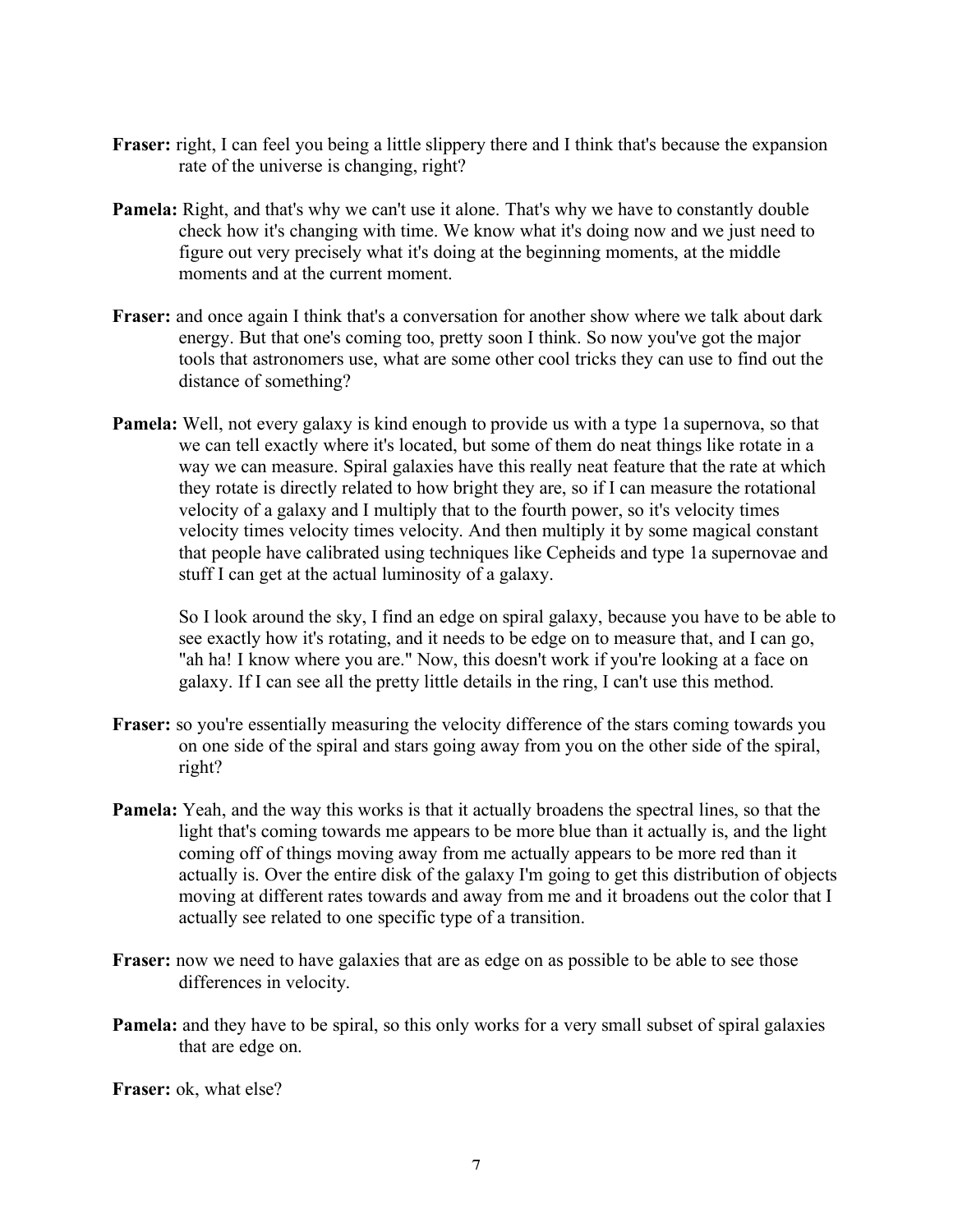**Pamela:** so, there are other galaxies out there, and we want to know how luminous those are as well, and for this we use something called the Faber-Jackson Relationship, with the spiral galaxies it's the Tully-Fisher, and for elliptical it's the Faber-Jackson relationship. Here, I look at the total distribution of the velocities of stars. So, stars in these things, some are moving faster, some are moving slower, some are moving towards me, some are moving away from me, and if I look at the velocity dispersion in how these stars are moving, raise that to the fourth power, multiply all of this by some constant that people have worked out using other methods, I can get the luminosity of an elliptical galaxy. Now I'm starting to get a lot of different types of galaxies under control, and that is pretty cool.

**Fraser:** Are there any tricks for stuff closer?

**Pamela:** For closer, I can look at individual events and I can sometimes get lucky. The Crab Nebula is a nearby supernova remnant, and if I look at it over enough years, in fact over other people's lifetimes, because I'm not quite old enough to do this real well and we have pictures of the crab nebula spanning back about a hundred years, you can look at where its edge is relative to background stars, and you can see how it's expanding in angular size across the sky, so it progressively subtends a larger angle. This means you can use a protractor and measure it's angle in the sky relative to your eye. That gives me one way that it's increasing, but I need to get a distance to make sense out of that.

What I can also do is measure the rate at which that stuff is expanding in exact terms, and here I have to assume that it's expanding to the left and to the right relative to my eye looking at the picture is also expanding at the exact same rate directly towards me. So I measure the radial velocity of the stuff in the supernova that's expanding form the centre directly towards me. I do this using Doppler shifts, and it's the exact same technology that police use to give me speeding tickets.

With that information I know exactly how fast that material is moving. If I know in miles per hour, meters per second, choose your units, how fast that material is expanding away from the centre and I can see how fast the angle of the object is growing, I can use trigonometry to get at the exact distance of that object. This works with supernova remnants, it also works light, because light echoes.

There's this really neat object called V838 Mon, and it sent out a burst of light, and we are now watching that burst of light move through dust and clouds of material surrounding that central star. Light travels at the speed of light, and it's really convenient that way. And as it lights up progressively further and further material, we can measure the angular growth of that light shell and get the distance to this really cool looking object.

If you haven't taken a look at the V838 Mon, go to the Hubble website and check it out, it's absolutely spectacular, you can see layers of dust surrounding this little star. So for